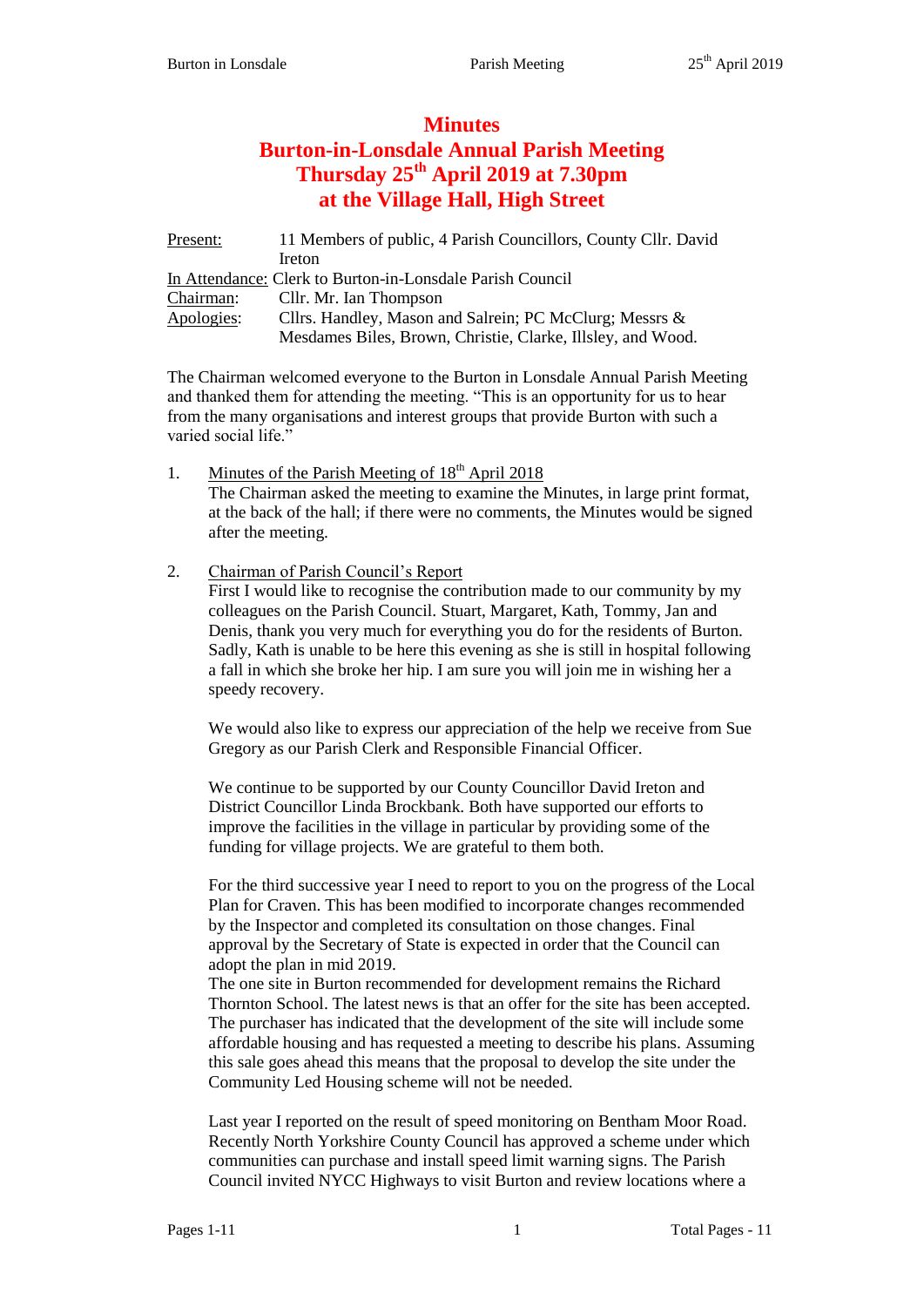sign could be used. The next Council meeting agenda will consider a proposal to purchase a sign which can be used at two alternative locations on the main road at each end of the village. If successful in reducing vehicle speeds, there are three other locations which could be used when posts have been installed.

You will recall that the traditional fingerpost outside the village hall was repaired and repainted some years ago. Our second fingerpost at the junction of Ireby Road and Westhouse Lane was condemned during the year and had to be removed. NYCC gave the Parish the option of replacing it with a modern equivalent or refurbishing the original. It was decided to refurbish the original fingerpost and work is progressing towards a reinstallation later in the year.

The Pavilion Committee completed its promised project to install an outdoor gym near the multi-use games area. This saw a significant amount of use during the warm weather last summer and even some hardy souls used it during the winter months. The sports pavilion was used for a wedding reception, regular Park Runs are held on the sports ground on Saturday mornings and Lonsdale Archers continue to use the field regularly.

Perhaps the most notable event of the last twelve months was the weekend of activities to commemorate the 100th anniversary of the end of World War One. This was reported in the national press and as a result, we were visited by a couple from Canada who had read about us in the Guardian.

Once again I would like to pay tribute to all those who volunteer for a wide variety of organisations and events in the village. This is what turns a collection of buildings into a living community. Many of you are here so we can thank you directly, but our thanks also go to those who have been unable to join us this evening.

Now I will invite representatives of village organisations to tell us what they have been doing over the past year and their plans for the next year. I hope you find it interesting

3. Village Projects 2018-19; future projects

As mentioned above, the Pavilion Committee installed an outdoor gym on the Recreation Field which is gratifyingly well-used. Pals with Trowels initiated the Community Orchard Project in 2017, which is now near completion, on riverside land opposite the Recreation Field.

Marion Hodgson reported:

The Orchard

The job of preparing and planting the orchard site proved to be the biggest challenge of 2018.

Work started last year, continued with weekend working parties to clear deep seated weeds, rocks, brambles, a large tree and much else. By March progress could clearly be seen with the erection of a fence and the much needed path constructed alongside the road adding to the safety of getting to the orchard. Thanks to the donation of £1,000 from County Councillor David Ireton's fund, two new 6 seater picnic tables were bought and erected. Regular working parties during April and May were needed to keep on top of things. September one huge 3-day push was made with weeding and raking the topsoil, the grass was sown and by late September had started greening up. Also, three damson trees were planted in the triangle adjacent to the orchard.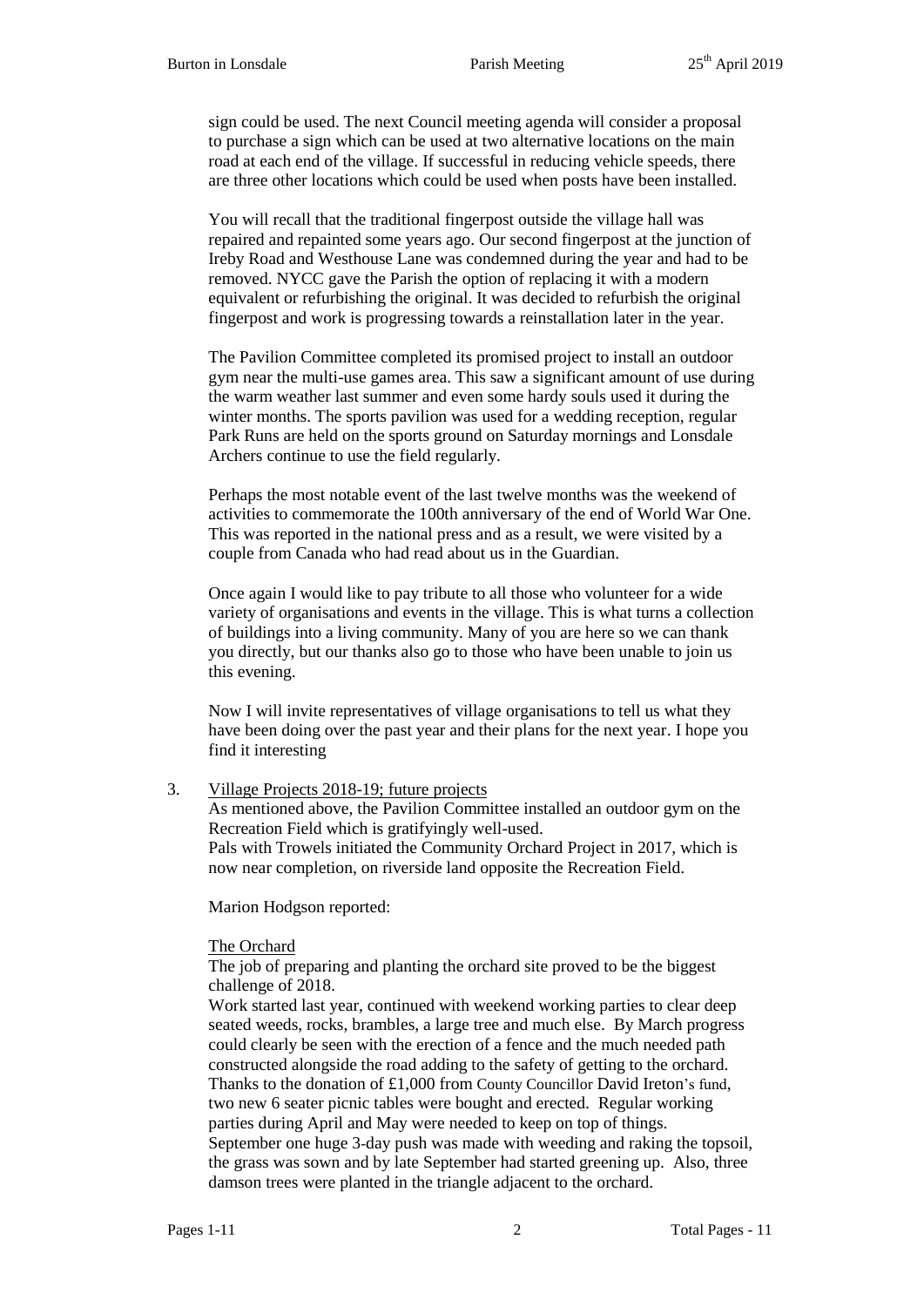During January three other fruit trees were delivered and planted, one apple and two plum. Rubber matting to save the grass wearing out under the picnic tables was ordered and another picnic table purchased.

A large stone on the site was identified as suitable to have engraved. It was decided to call it just 'The Orchard'.

The site now has apple, pear, plum and cherry trees and all seem to be flourishing.

## Other activities

A regular Pals with Trowels page in The Burtonian – 'Garden with Gunther' – offers readers seasonal tips from a professional and also keeps readers up to date with our activities. David Thornber kindly provides the gardening tips for us.

A fundraising Coffee Morning was held on June  $9<sup>th</sup>$ . Books, plants, coffee and lovely cakes were on offer. It was a great success and raised £300.

## MORE PLANTING

During October and November bulb planting got underway with hundreds of tete a tetes daffodils planted alongside the orchard and round the fruit trees. Additional bulbs were put round the village green and the village signs and crocus were planted in the triangle. Due to our planting efforts the village looked very lovely during April and May.

In addition: on an area of the churchyard, identified as where stillborn babies had been placed in unmarked graves, a circle of snowdrops has been planted as a way of continuing to remember them.

During the lovely warm Easter holiday this year it was good to see all three picnic benches being fully used and it is hoped the village will continue to enjoy this now lovely area for many years to come.

This last year has been one of great achievement for Pals with Trowels.

4. Police Report

PC Andrew McClurg submitted the following report which was read to the meeting in his absence:

" The following report is in relation to incidents which have occurred between 01/04/18 and 14/03/19 and covers the following Parish Council areas: Ingleton, Bentham, Clapham, Austwick, Thornton in Lonsdale / Westhouse and Burton in Lonsdale.

Individual reports and breakdowns, similar to monthly reports, for each Parish were considered; however this is time consuming and if required can be obtained by members of the public at [www.police.uk](http://www.police.uk/) .

Between the stated dates there have been 1233 reported incidents to North Yorkshire Police. This includes all contact irrespective of what the report is. The following are what I consider important based on previous attendance at meetings.

Crime – 168 recorded incidents, of this :

- 21 Residential Burglaries
- 27 Commercial Burglaries

19 Reports of Criminal Damage

68 Reports of Violent Crime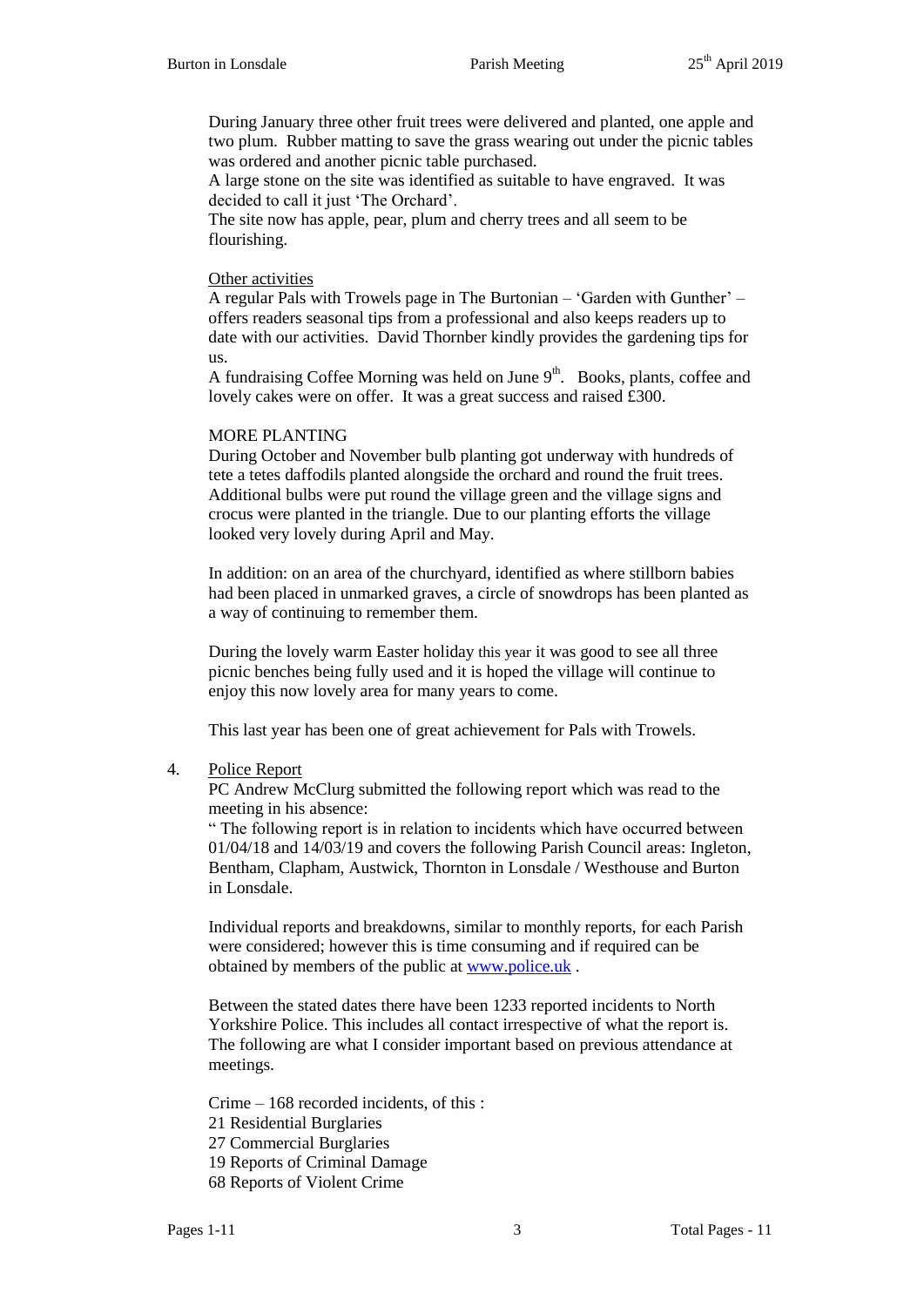The remaining 33 crimes cover crime related offences 84 Reports of suspicious incidents / activity 43 Reports of Anti-Social Behaviour 24 Road Traffic Collision classed as injury 29 Road Traffic Collision classed as damage only 46 Road related incidents – this can be parking and manner of driving complaints.

We are in the process of setting up a community watch scheme in Craven. This scheme operates with the assistance of volunteers from the local area who act as the 'eyes and ears' for the Police. Suspicious activity and matters of concerns are then passed directly to the force control room via Police radios. The scheme will initially run in the Grassington area and will hopefully be rolled out across other areas in Craven.

As you may be aware we have seen an increase in the theft of Quad bikes in Craven. In response Operation Light has been created to try and target individuals responsible. Further resources are being drafted into Craven to assist with and hopefully arrest those responsible.

Craven has a number of camera safety vans. These are located at Skipton Police Station and are operated by Police support staff. I have been previously asked if they can be located at other locations than those regularly used. Site locations have to be identified and then approved through the force legal department. Staff are allocated specific locations at the commencement of their shift and cannot deviate from that.

Useful websites: Staying safe in the community - [www.northyorkshire.police.uk](http://www.northyorkshire.police.uk/) . You can also report safety issues under speed concerns on[www.roadwise.co.uk](http://www.roadwise.co.uk/) .

If anyone would like to sign up to Craven Community messaging then please visit - [www.northyorkshirecommunitymessaging.org](http://www.northyorkshirecommunitymessaging.org/) .

Please email SNA to ensure you get a police report every month [SNACraven@northyorkshire.pnn.police.uk.](mailto:SNACraven@northyorkshire.pnn.police.uk)

If you need emergency help, call North Yorkshire Police on 999 or 101 for nonemergencies.

A member of staff will attend a meeting where staffing allows however I cannot promise attendance at every Parish meeting. A similar report has been forwarded to all Parish Councils in the Settle and surrounding Councils.

PC274 Andy McClurg

# 5. County and District Councillors' Reports

County Councillor David Ireton reported:

"The County Council is now approaching the ninth year of austerity. The Chancellor stated in November that the national deficit is reducing but is still projected to be at 0.8% in 2023/24. So, austerity may be coming to an end but the Council is likely to face another period of financial challenge well into and, probably, beyond the current Medium Term Financial Strategy (MTFS) period.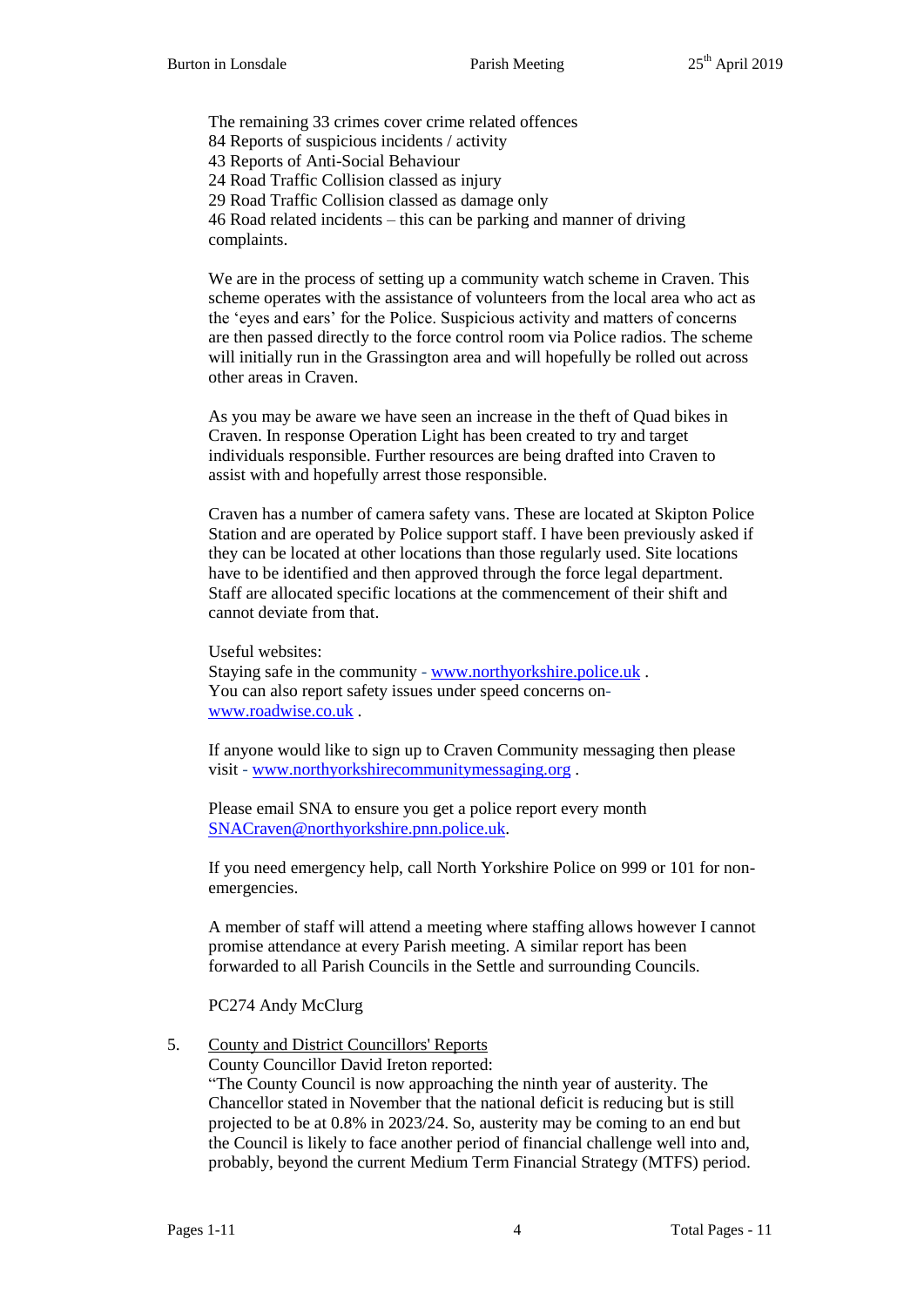The lack of a spending review beyond 2019/20 makes it very difficult to make predictions beyond 2019/20 but the sizable increase in the funding planned for the NHS will mean that there is likely to be proportionately greater financial pressures in other departments and that is likely to include local government.

By the end of 2018/19 the Council will have made ongoing revenue savings of £157 million since the beginning of this current period of austerity. This has been necessary due to increases in demand and the cost of providing services at the same time as government funding declining. Demand, especially for older people, adults with learning disabilities and children with special education needs services has grown significantly and is a strong feature of the year's budget. As a result, the council has to deliver its services in different ways to meet the challenge to do more with less.

For some time now there has been an acknowledgment that the pressures of adult social care are such that a national solution needs to be provided. The government's promised Green Paper has again been delayed and it is now expected sometime in 2019. In the meantime, there have been numerous incremental interventions by government to help fund adult social care which, whilst welcome, continue to be complex and, in some cases, cause tensions with health partners.

2019/20 is the fourth year in which the government has allowed those councils who provide social care the opportunity to generate an additional social care precept of 2% on the local council tax."

Councillor Ireton also told the meeting that, as County Councillor for the area, he will be able to give financial support to the Vehicle Activated Signs project and further items for the Community Orchard project.

## District Councillor Thompson reported:

I've enjoyed my time as District Councillor for the Bentham Ward, which includes Burton in Lonsdale. I will not be standing for re-election in the forthcoming local elections on May  $2<sup>nd</sup>$ , but urge residents to get out and vote as there are four candidates in the Bentham Ward from which to chose.

6. Village Organisations Reports

Verbal and written reports were received from the following organisations:

## CHURCH GROUPS

## All Saints' PCC

Rev. Denis Tate reported:

The 2018 Holiday Club which ran for four days in July was a great success and will be repeated this year. The Remembrance Commemorations were significant, not only for the Commemoration itself, but also for the number of people involved, both as organisers and participants. Carols around the Village Green Christmas Tree was greatly enjoyed. There have been several weddings (and more to come this year). The Stay and Play group meets at the Church; it is a good opportunity for mothers as well as children aged 0 to 4 years to get together. About 10 or 12 mothers and children come along. At the moment a small garden to the side of the church is being made by the group, and a project to provide some play equipment on the Recreation Field for the 0-4 years age group is being investigated.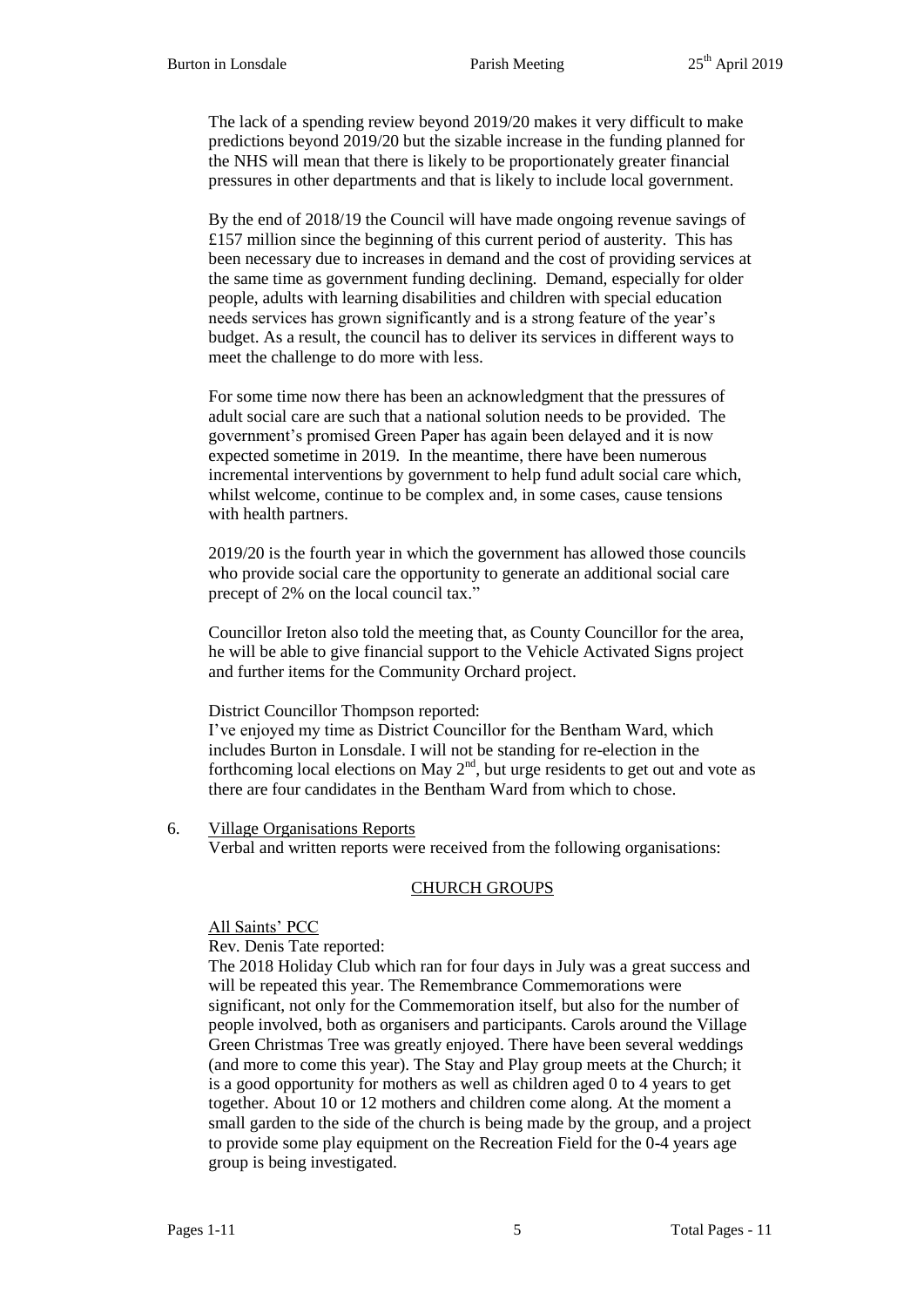Burton Chapel

From David Brown:

Chapel building – as most of you know, planning permission has been granted for the conversion of the chapel part of the building into two 2 bedroomed houses, and a buyer is currently being sought. There have been several expressions of interest, but nothing concrete at the time of writing.

Church life continues as normal with regular Sunday services, and the muchappreciated Friday coffee mornings, as well as various ad hoc events. In recent weeks the chapel decided to support the Water Aid Lent appeal, and £390 has been raised so far.

# SPORTS ACTIVITY GROUPS

# Burton Bowling Club

John Wood reported:

The bowling season has just started and members of the club have been spring cleaning both clubhouses, mowing and maintaining the green and generally tidying up for the new season.

Burton Bowling Club are now entering teams in four leagues, The South Westmorland Seniors League (Monday afternoons), The Morecambe League (Wednesday evenings), The Kendal League (Thursday evenings), The Rural League (Friday evenings), plus Friendly matches with Ingleton, Bentham, Kirkby Lonsdale, Austwick, Hornby, Whittingham, Quernmore, etc., on Saturday afternoons. We also hold practice sessions on Wednesday and Friday afternoons at 2pm, all are welcome.

The club are holding an 'Open Weekend' on Saturday 27th and Sunday 28th April beginning 1.30pm, bowls are provided and tuition given, we hope to encourage people to have a go at bowling and join with other friendly folk from the village and have some fun.

# Archery, Cycling, Circuits, Fun Run

Mark Christie and Mike Illsley submitted the following reports:

# LONSDALE ARCHERS

We continue to develop the club with community grants and have a go days aimed at youth clubs, school groups and the wider community. We have grown to 25 members in just three years, now with four qualified coaches, but have much work to do still to encourage more juniors to join. We greatly value the Recreation Ground and Pavilion as a splendid community asset for the club to be based at. Our club complies fully with Archery GB range safety guidelines and we have club insurance through AGB. Recently Aaron Christie, age 11, became an Archery GB Youth Ambassador, following training at Sport England's Lilleshall National Sports Centre, and his role for the next year will be to enthuse other young people to engage with archery. We recently ran a successful set of tasters with Bentham Youth Club, and will be running taster sessions on  $28<sup>th</sup>$  April,  $109<sup>th</sup>$  May, at the Fun Run in July, and a Beginner Course in late June.

# LONSDALE WHEELERS

Now entering its fifth year, the Wheelers have a steady membership of 20, with two ride groups: a recreational group riding 10-25 miles at a steady pace with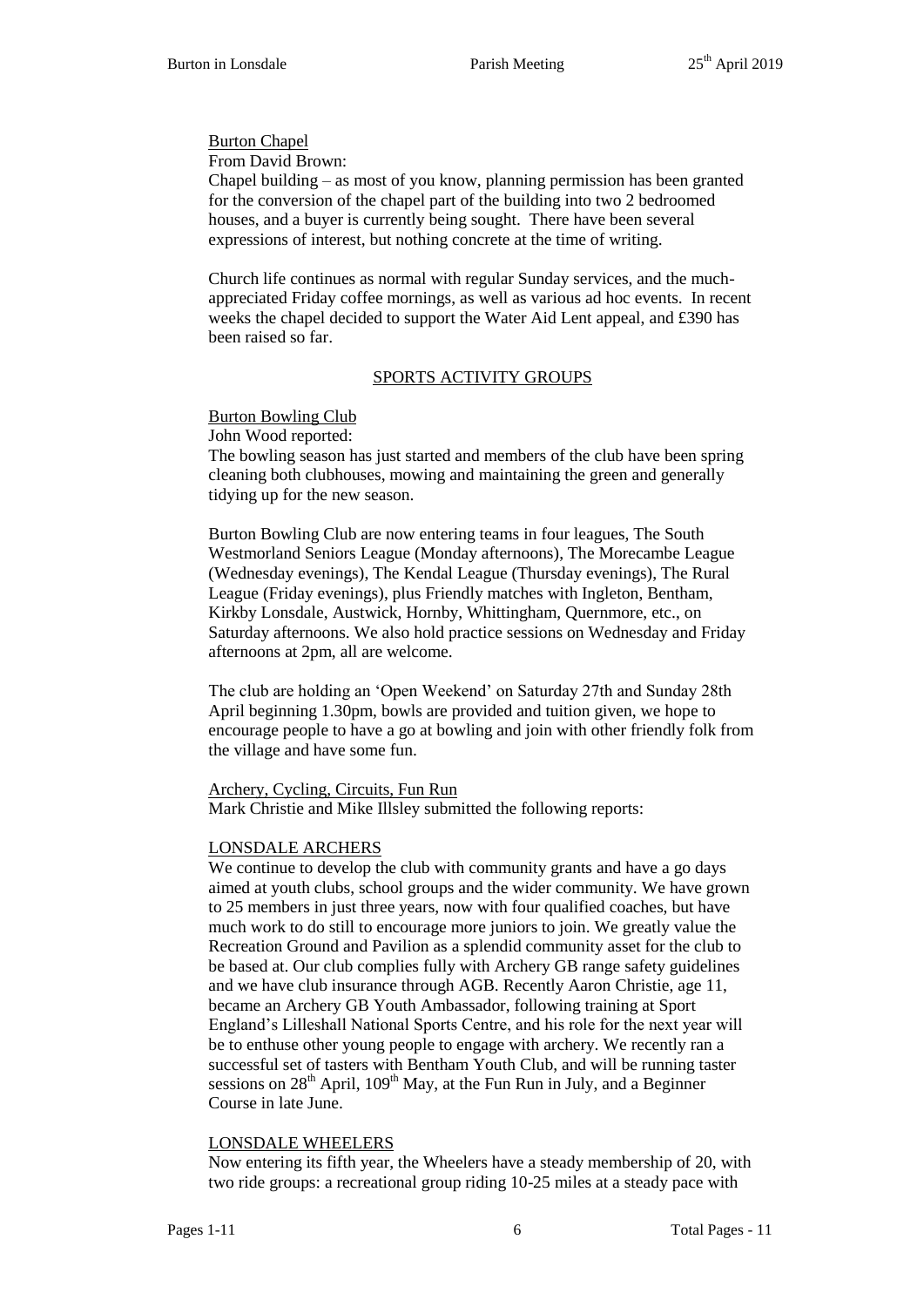an obligatory tea room stop, and a faster, longer group that travel further afield covering 25-60 miles. Membership fees have remained at £15 pa since the club was formed. We meet at the pavilion entrance for our regular rides, which are the first & third Sundays of the month, but there are ad hoc rides organised via Whats App on a regular basis.

## PARK RUN

The weekly park run commenced in April 2018. Over the course of 2018 the average attendance was eight, although in some weeks there were as many as twelve.

As Autumn turned to Winter the numbers dropped off and as a result we suspended the weekly event at the end of November. This year we recommenced the run / walk at the beginning of April.

The numbers so far have been a bit disappointing but we are hopefully that as the warmer weather kicks in there will be more attendees.

So please spread the word the run / walk takes place every Saturday down at the Recreation Field at 9.30. The target is to do 3km but it is very much up to each person to do whatever distance they would like to do. All ages are most welcome.

# GENERAL INTEREST GROUPS

## Community First Responders

The group continues to seek additional Responders who are given full and ongoing training. Contact John Wood on [j.peter.wood@btinternet.com](mailto:j.peter.wood@btinternet.com) or telephone 015242 61646 for further details.

## Burton Communication Group

We do not have much to update from last year's report. The Burty with regular features from village organisations and the Church continues to be an important part of the village network under the excellent stewardship of David and Marilyn Taylor.

We are hoping to produce more colour content over the coming months. We are thankful to our advertisers for their continued support. We would like to formally acknowledge the work of our treasurer, David Gibson who is stepping down after many years and welcome Paul Adams who has kindly agreed to take over the role.

Once again we are grateful for a reoccurring contribution from the Parish Council for web hosting of the village website and for David Taylor in updating the site.

# Concerts and Cakes

The group has just completed its sixth season and it was agreed it is a greatly appreciated event in the village's calendar, with a wide range of different music being presented. Attendance is always very good, whatever the weather. Compliments to the organisers (and the bakers) for running a very successful event which in its turn donates funds to village groups and other events.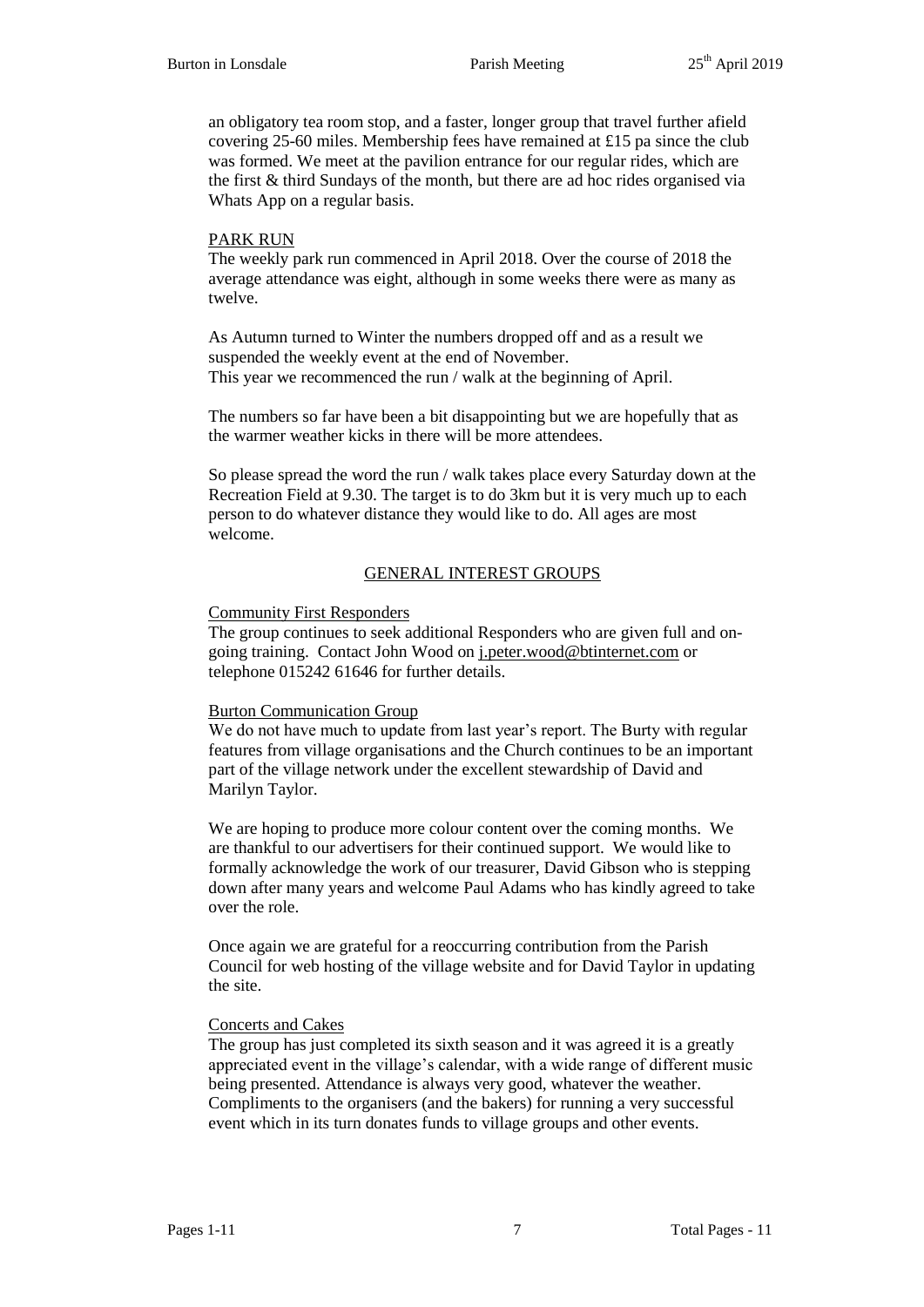## Emergency Plan

Andy Ive reported:

The plan was updated in January 2019; both Andy Ive and Ian Thompson attend "Ready for Anything" planning seminars which started after the December 2015 storms as a way to prepare for emergencies between communities.

The revised plan will be uploaded to the Village website.

## Burton Film Nights

Marilyn Taylor reported:

The Film Nights have been running now for two and a half years, the first showing in September 2016 being the hugely popular, FLORENCE FOSTER JENKINS, and has achieved varying degrees of support during this time.

The films are provided by Penrith based Eden Arts, a subsidiary of Cine North and each showing costs £120 to stage. This cost includes the license to show the film together with the film itself and if you do your basic arithmetic, you will arrive at the conclusion that 24 paying customers are required at each screening to cover this cost. Audiences vary from 18 at worst to 52 at best, so it all averages out in the end.

The last year has shown that we now have a nucleus of loyal regulars, who turn out for every screening, regardless of the weather or the film, and this is a huge encouragement to those of us who put in the time to stage this event. It's not always easy to gauge which films will be best received and sometimes a film which is expected to be well supported turns out to be just the opposite.

In this current season, we have been fortunate in being able to screen several films that have only recently finished doing the rounds in the cinemas and have had a great response, not only from our regulars but also quite a few new faces, some of whom are holidaying in the area.

The most memorable occasion of this current year was the showing of THE WIPERS TIMES. This was screened to coincide with the many village events to commemorate the end of WW1, and resulted in our biggest and most appreciative audience to date, with a box office of 52 people, which was quite an occasion for our little village hall. Other successful screenings have been SULLY, STAN & OLLIE, EDIE and THE WIFE. The least popular screening was STEPPING OUT, which had the unfortunate claim to fame of being curtailed by a power cut that blacked out half the village. We decided not to reshow it as it had not proved to be popular enough.

The general feeling is that the Film Nights have proved themselves to be a popular, well supported and integral part of the village calendar. Rural cinema in general is becoming an increasingly important part of life away from the urban sprawl of our towns and cities, bringing not only a taste of the big screen to those who may not otherwise have the wherewithal to visit a cinema, but also providing an important social opportunity.

As with any event of this kind, it would not be possible without the small team of volunteers who help behind the scenes each month, from the team who assemble the equipment and set up the hall, the sellers of refreshments, to those who angst over which films to show. We hope that these evenings will continue for some time to come and current levels of support indicate that the Film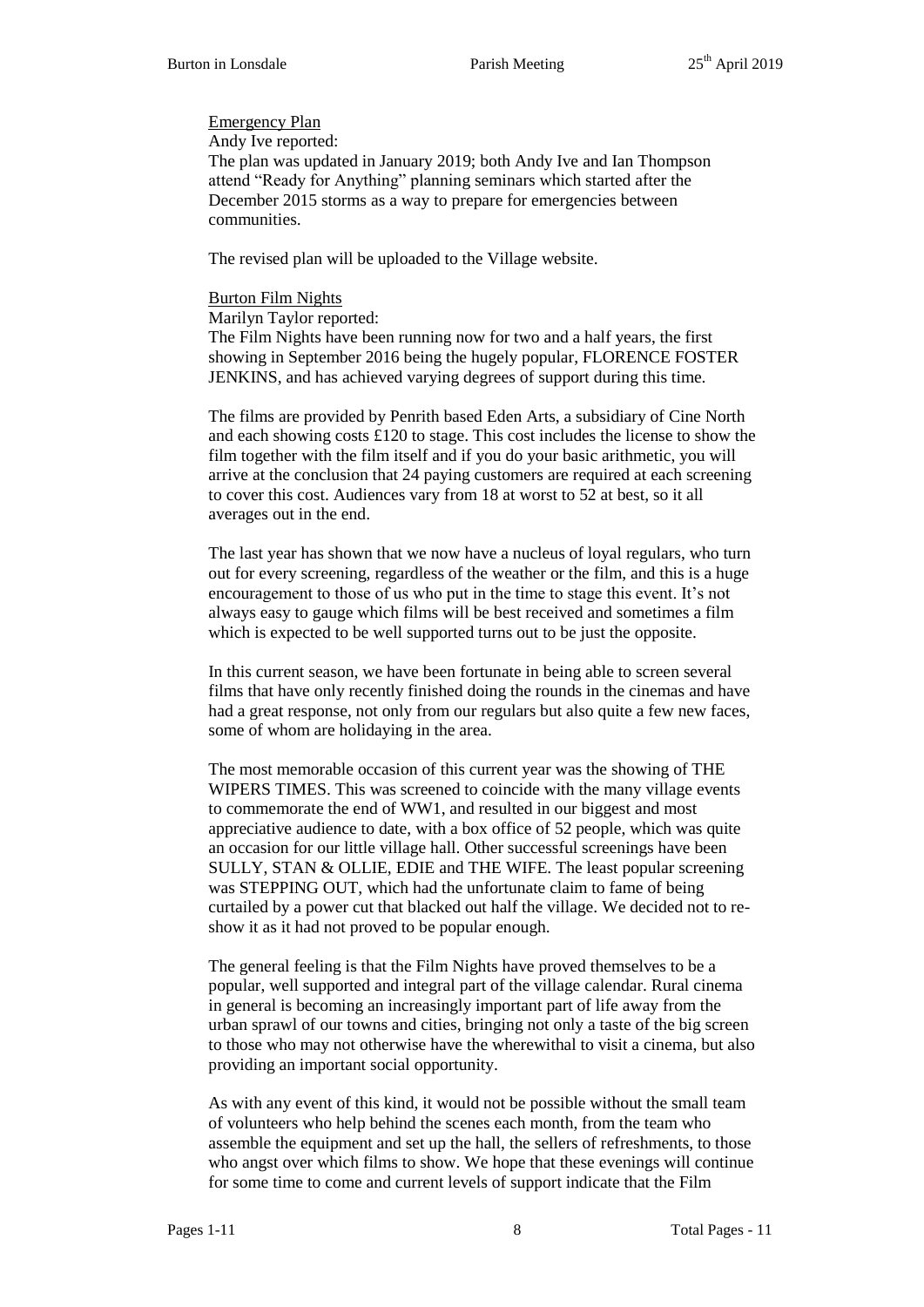Nights are alive and well and flourishing.

Marilyn Smith Burton Film Group

## Gala – Big Burton Bash

Andy Ive reported that, whilst no Gala was held in 2018 and will not be held in 2019, a special evening event, called the Burton Bash, will be held at the end of August on the Recreation Field and will include music and refreshments. Further details to follow.

## Burton Parish Planning Team

Mike Biles submitted the following report:

The majority of the initiatives identified in the Parish Plan have either been achieved, or attempted, by groups or individuals. It is believed that the PPT was a catalyst for many improvements in the village but, unfortunately, there was insufficient support to continue with the group, or take things to the next stage and develop a neighbourhood plan.

Therefore, the Management Committee of Burton in Lonsdale's Parish Planning Team met at a public meeting in the Village Hall on 1st May 2018 and unanimously voted to dissolve the Group. It was further decided, also unanimously, to donate all of the PPT's remaining funds to Burton in Lonsdale Parish Council to contribute toward the cost of the permanent beacon brazier the Council had committed to buying for the village – initially for the commemoration of the centenary of the Armistice of the First World War on 11th November 2018, but also to be used for other community or national events in the future. Accordingly, a cheque in the sum of £443.31 made payable to the Parish Council was handed to the Chairman of the Parish Council at the meeting, which then closed. The beacon brazier was subsequently procured – thanks to the efforts of Ian Thompson. *Mike Biles*

*Former Chairman of the Parish Planning Team*

## Burton Regeneration Group

Ian Thompson reported:

The Group is still active, having taken a break following the completion of the Pavilion project. There is about £1100 available for village projects. If additional people would like to become a trustee, please contact Ian Thompson for further details (email [ianrt2003@hotmail.com,](mailto:ianrt2003@hotmail.com) tel 015242 62472)

## Burton Village Hall Committee

Andy Ive reported:

The bookings have been up this year, as well as the extra theatrical events put on by the committee. Broadband is going to be supplied to the hall from the computer shop with a radio link. New LED lights with dimmer switches are planned.

The main item however is the extension for additional storage planned for the east end of the yard. The Craven District Council expects that planning permission will be granted when it is applied for. Tender requests have gone out and grants will be sought.

The AGM is in May.

Thank you to all committee members for their work this year.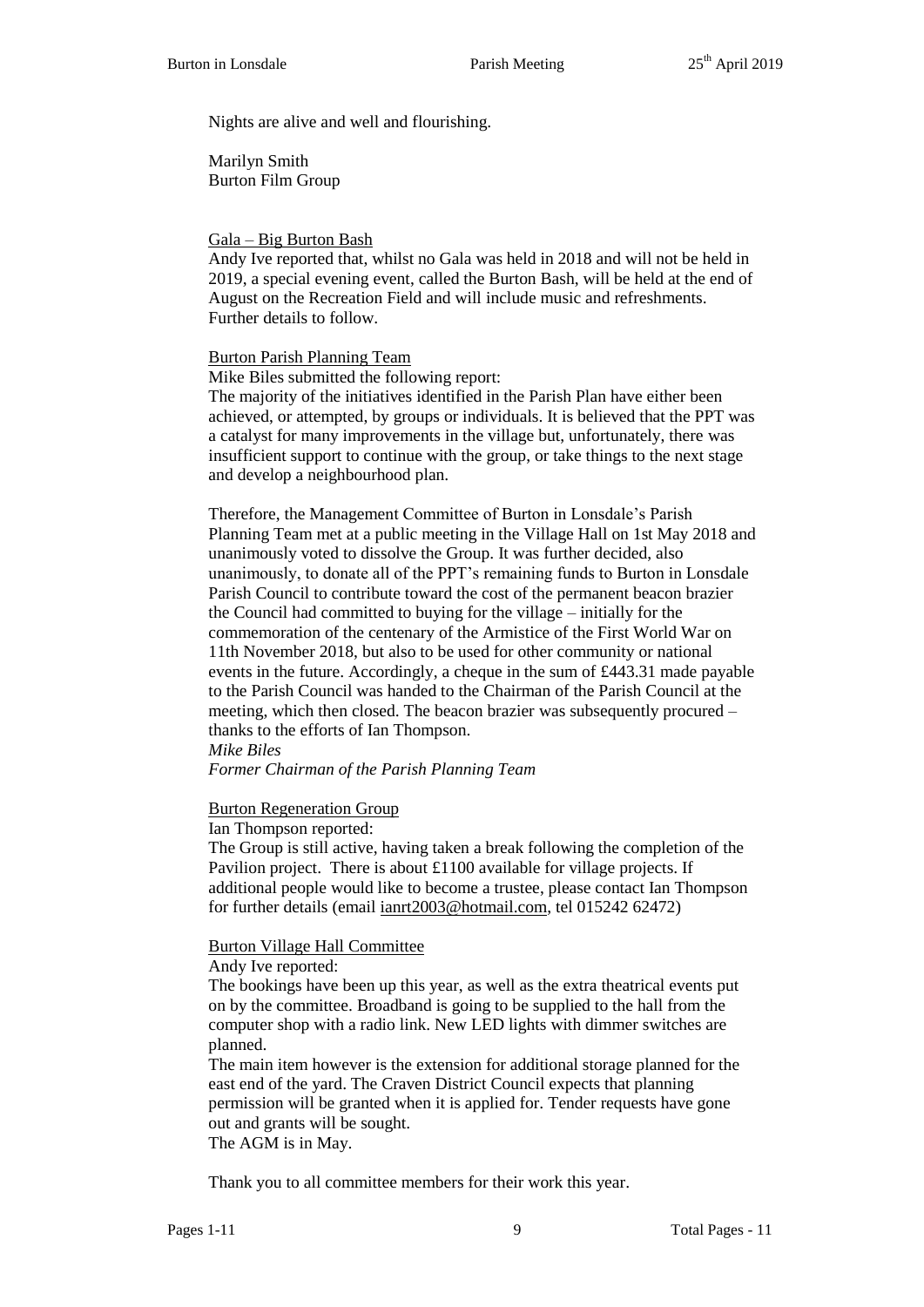## Burton Village Shop Association

## David Taylor reported:

Turnover increased during 2018, although net profit was slightly down. However, the objective is not to make a profit but to provide a service to the community, both residents and visitors. New Trustees are welcomed. Grateful thanks to the shop's manager, Sarah Salrein, and staff and volunteers, without whom nothing would be possible.

# OTHER GROUPS

## Burton World War One Commemoration Group

Mike Biles submitted the following report: Since its inception in 2014, the First World War Group has initiated and organised a surprising number of events, including walks and talks, all of them highly successful.

In 2018, the Group organised a talk by Gail Newsham, author of 'In a League of Their Own', the fascinating and uplifting story of the Dick, Kerr ladies' football team, formed by munitions workers during WW1. Gail was an accomplished speaker and the event should have resonated with history buffs, suffragettes, soccer enthusiasts and story-lovers alike, but attendance was disappointingly low – though costs were covered.

The highlight of the Group's activity over the last 12 months was the Centenary of the Armistice in November 2018. For this, the group forged a coordinated approach with other groups and individuals from December 2017, with the intention to not only commemorate and celebrate, but engage as well. Further, this showcased different village 'hubs' – the village hall, pavilion/recreation ground, All Saints' Church and the pub. As a consequence, Burton in Lonsdale was unusual in marking the centenary of the Armistice with a full programme that included a film, heritage soccer match (uniquely using brand-new heritage shirts), an ambitious and creative exhibition, a community concert (unleashing hitherto undiscovered talent), the traditional Remembrance Service, a beacon on the remains of the village's motte and bailey, church bells ringing out for peace and wrapping up with 'Trench Stew' and a sing-song in the pub. Something for everyone. Most of the events were packed with attendees. Burton also received local, and national, press coverage.

The village mobilised about 15% of its population in making the Armistice Commemoration happen - people who organised and/or actually participated in the events. It was a huge achievement in community engagement. If the same thing had taken place in London, it would have involved about 1.2 million people – excluding those who attended the events. The parish also has some tangible legacy items from the weekend – e.g. a soldier silhouette, banners, the beacon, soccer shirts – all of which can be used again.

The WW1 Group will convene one more time in 2019, to discuss the distribution of remaining funds. Key individuals involved in the Armistice Events, but who are not members of the Group, will also be invited to this discussion. The Group will then be disbanded. *Mike Biles WW1 Group Founder & Chairman*